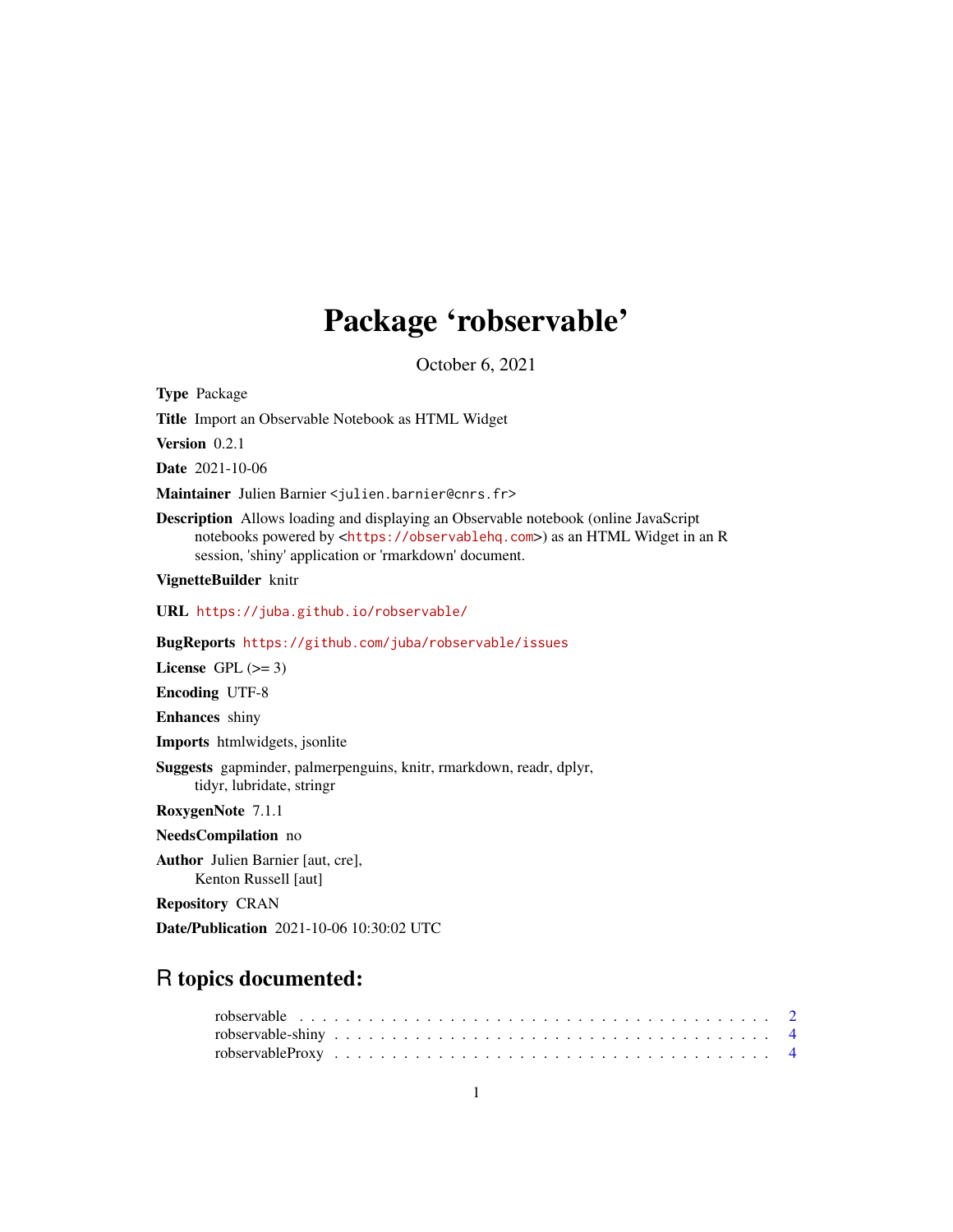#### 2 robservable control of the control of the control of the control of the control of the control of the control of the control of the control of the control of the control of the control of the control of the control of th

|                                                                                                                | 12 |
|----------------------------------------------------------------------------------------------------------------|----|
|                                                                                                                |    |
|                                                                                                                |    |
| robs observe $\dots \dots \dots \dots \dots \dots \dots \dots \dots \dots \dots \dots \dots \dots \dots \dots$ |    |
|                                                                                                                |    |

<span id="page-1-1"></span>robservable *Display an Observable notebook as HTML widget*

### Description

Display an Observable notebook as HTML widget

#### Usage

```
robservable(
 notebook,
 include = NULL,
 hide = NULL,
 input = NULL,input_js = NULL,observers = NULL,
 update_height = TRUE,
 update_width = TRUE,
 width = NULL,
 height = NULL,elementId = NULL,
 json_args = list(dataframe = "rows"),
 json_func = NULL
)
```
#### Arguments

| notebook      | The notebook id, such as " $@d3/bar$ -chart", or the full notebook URL.                                                                                                                                                                                                             |  |  |  |  |  |  |
|---------------|-------------------------------------------------------------------------------------------------------------------------------------------------------------------------------------------------------------------------------------------------------------------------------------|--|--|--|--|--|--|
| include       | character vector of cell names to be rendered. If NULL, the whole notebook is<br>rendered.                                                                                                                                                                                          |  |  |  |  |  |  |
| hide          | character vector of cell names in include to be hidden in the output.                                                                                                                                                                                                               |  |  |  |  |  |  |
| input         | A named list of cells to be updated with a fixed value.                                                                                                                                                                                                                             |  |  |  |  |  |  |
| input_js      | A named list of cells to be updated with JavaScript code. Each list element<br>is itself a list with a vector of argument names as inputs entry, and a charac-<br>ter string of JavaScript code as definition entry, as expected by Observable<br>runtime variable define function. |  |  |  |  |  |  |
| observers     | A vector of character strings representing variables in observable that you would<br>like to set as input values in Shiny.                                                                                                                                                          |  |  |  |  |  |  |
| update_height | if TRUE (default) and input sheight is not defined, replace its value with the<br>height of the widget root HTML element. Note there will not always be such a<br>cell in every notebook. Set it to FALSE to always keep the notebook value.                                        |  |  |  |  |  |  |

<span id="page-1-0"></span>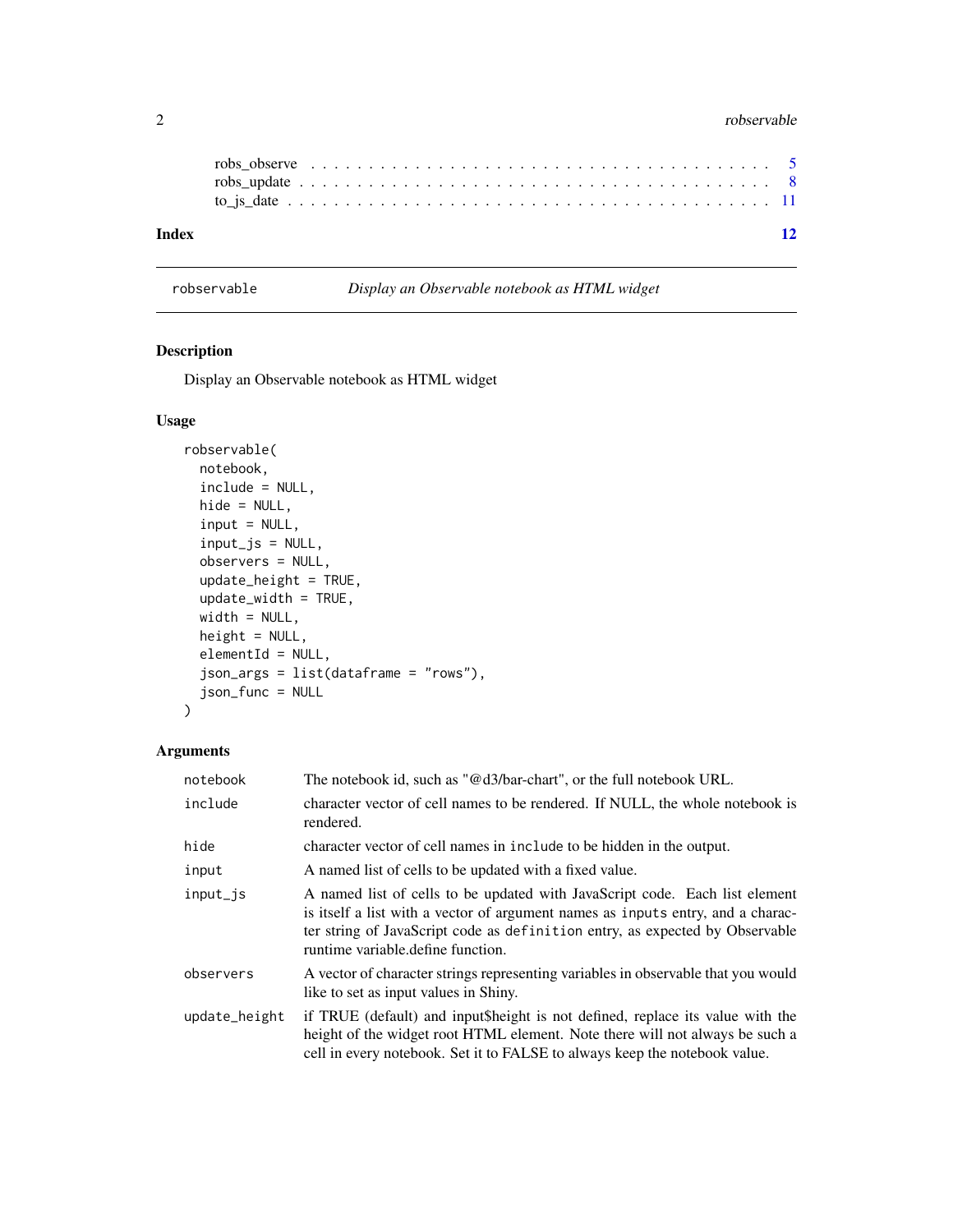#### robservable 3

| update_width | if TRUE (default) and input\$width is not defined, replace its value with the width<br>of the widget root HTML element. Set it to FALSE to always keep the notebook<br>or the Observable stdlib value. |
|--------------|--------------------------------------------------------------------------------------------------------------------------------------------------------------------------------------------------------|
| width        | htmlwidget width.                                                                                                                                                                                      |
| height       | htmlwidget height.                                                                                                                                                                                     |
| elementId    | optional manual widget HTML id.                                                                                                                                                                        |
| json_args    | custom arguments passed to JSON serializer.                                                                                                                                                            |
| ison_func    | optional custom JSON serializer R function.                                                                                                                                                            |

#### Details

If a data.frame is passed as a cell value in input, it will be converted into the format expected by d3 (ie, converted by rows).

For more details on the use of input\_js to update cells with JavaScript code, see the introduction vignette and https://github.com/observablehq/runtime#variable\_define.

#### Value

An object of class htmlwidget.

#### Examples

```
## Display a notebook cell
robservable(
  "@d3/bar-chart",
  include = "chart"
\lambda## Change cells data with input
robservable(
  "@d3/bar-chart",
  include = "chart",
  input = list(color = "red", height = 700))
## Change data frame cells data
df <- data.frame(table(mtcars$cyl))
names(df) <- c("name", "value")
robservable(
  "@d3/horizontal-bar-chart",
  include = "chart",
  input = list(data = df)\mathcal{L}
```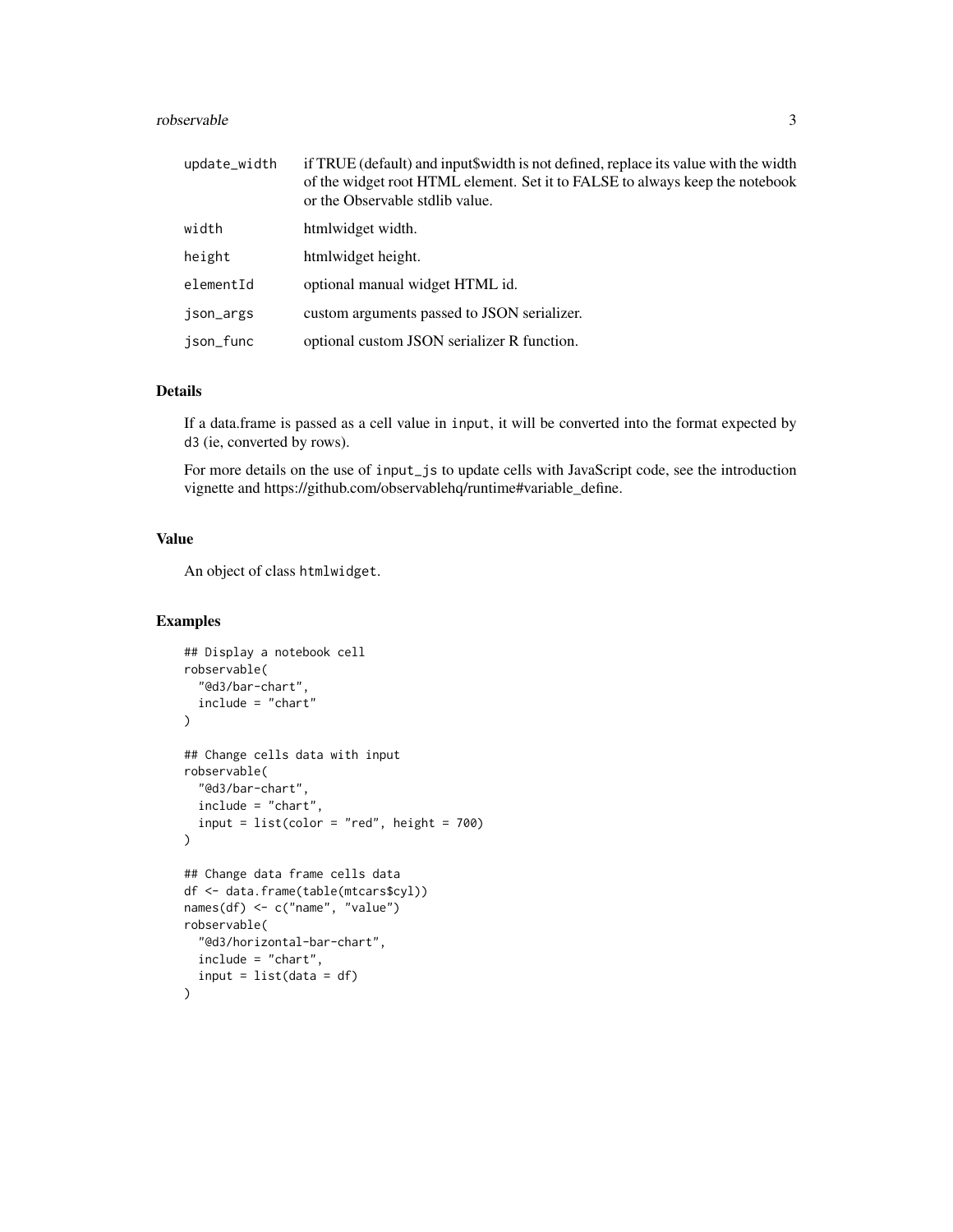#### <span id="page-3-0"></span>Description

Output and render functions for using robservable within Shiny applications and interactive Rmd documents.

#### Usage

```
robservableOutput(outputId, width = "100%", height = "400px")
renderRobservable(expr, env = parent.frame(), quoted = FALSE)
```
#### Arguments

| output variable to read from                                                                                                      |
|-----------------------------------------------------------------------------------------------------------------------------------|
| Must be a valid CSS unit (like '100%', '400px', 'auto') or a number, which<br>will be coerced to a string and have 'px' appended. |
| An expression that generates a robservable                                                                                        |
| The environment in which to evaluate expr.                                                                                        |
| Is expr a quoted expression (with $\text{quote}()$ )? This is useful if you want to save<br>an expression in a variable.          |
|                                                                                                                                   |

robservableProxy *Send commands to a Proxy instance in a Shiny app*

#### Description

Creates a robservable-like object that can be used to customize and control a robservable that has already been rendered. For use in Shiny apps and Shiny docs only.

#### Usage

```
robservableProxy(
  id,
  session = shiny::getDefaultReactiveDomain(),
  deferUntilFlush = TRUE
\mathcal{E}
```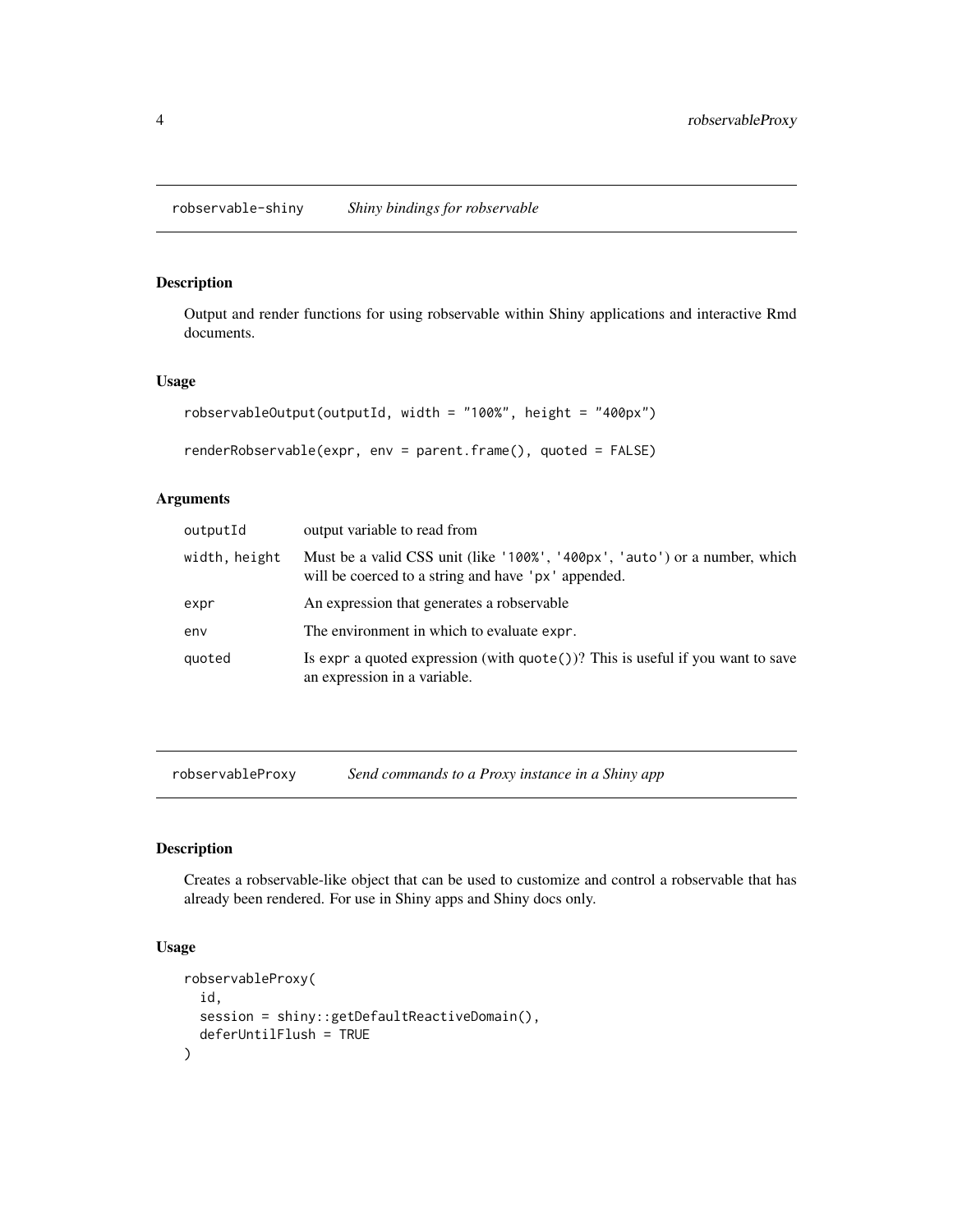#### <span id="page-4-0"></span>robs\_observe 5

#### **Arguments**

| id              | single-element character vector indicating the output ID of the robservable to<br>modify (if invoked from a Shiny module, the namespace will be added automat-<br>ically)                                   |
|-----------------|-------------------------------------------------------------------------------------------------------------------------------------------------------------------------------------------------------------|
| session         | the Shiny session object to which the robservable belongs; usually the default<br>value will suffice                                                                                                        |
| deferUntilFlush |                                                                                                                                                                                                             |
|                 | indicates whether actions performed against this instance should be carried out<br>right away, or whether they should be held until after the next time all of the<br>outputs are updated; defaults to TRUE |

#### Details

Normally, you create a robservable instance using the [robservable](#page-1-1) function. This creates an inmemory representation of a robservable that you can customize, print at the R console, include in an R Markdown document, or render as a Shiny output.

In the case of Shiny, you may want to further customize a robservable, even after it is rendered to an output. At this point, the in-memory representation of the robservable is long gone, and the user's web browser has already realized the robservable instance.

This is where robservableProxy comes in. It returns an object that can stand in for the usual robservable object. The usual robservable functions can be called, and instead of customizing an in-memory representation, these commands will execute on the already created robservable instance in the browser.

#### Value

A proxy object which allows to update an already created robservable instance.

robs\_observe *Add an observer to a* robservable *notebook input through* robservableProxy

#### Description

Add an observer to a robservable notebook input through robservableProxy

#### Usage

robs\_observe(robs = NULL, observer = NULL)

#### Arguments

| robs     | robservableProxy that you would like to update |
|----------|------------------------------------------------|
| observer | character name(s) of inputs to observe         |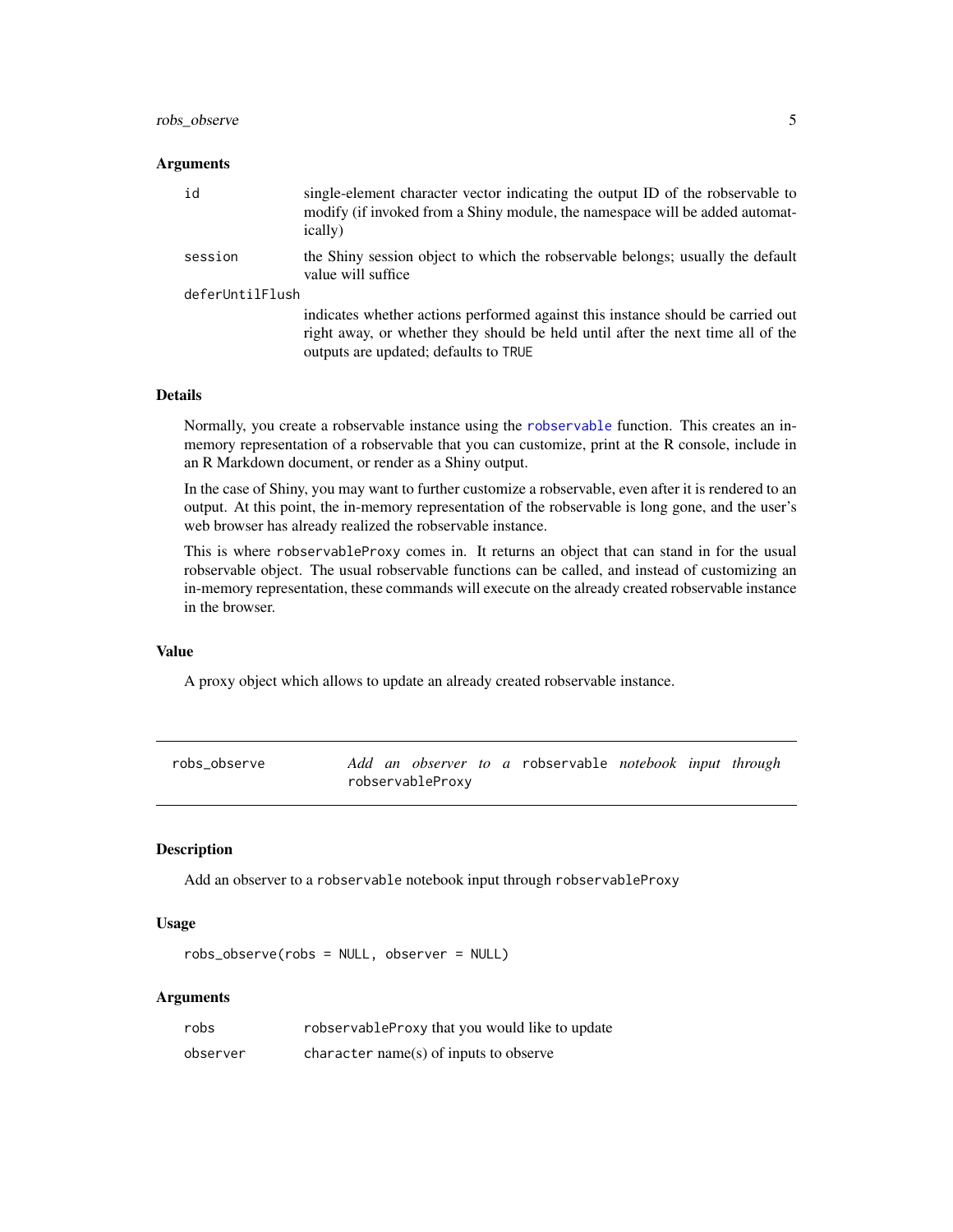#### Value

robservable\_proxy

#### Examples

```
if(interactive()) {
 # change color with update through proxy
 library(shiny)
 library(robservable)
 ui <- tagList(
   robservableOutput("bar")
 )
 server <- function(input, output, session) {
   robs <- robservable(
     "@d3/bar-chart",
     include = "chart",
     input = list(color = "red", height = 700)
   )
   output$bar <- renderRobservable({
     robs
   })
   # set up a proxy to our bar robservable instance
   # for later manipulation
   robs_proxy <- robservableProxy("bar")
   observe({
     invalidateLater(2000, session)
     # update with random color
     robs_update(
       robs_proxy,
       color = paste0("rgb(",
         paste0(col2rgb(colors()[floor(runif(1,1,length(colors())))]),collapse=","),
          ")"
       )
     \lambda})
 }
 shinyApp(ui, server)
 # change data using update with proxy
 library(shiny)
 library(robservable)
```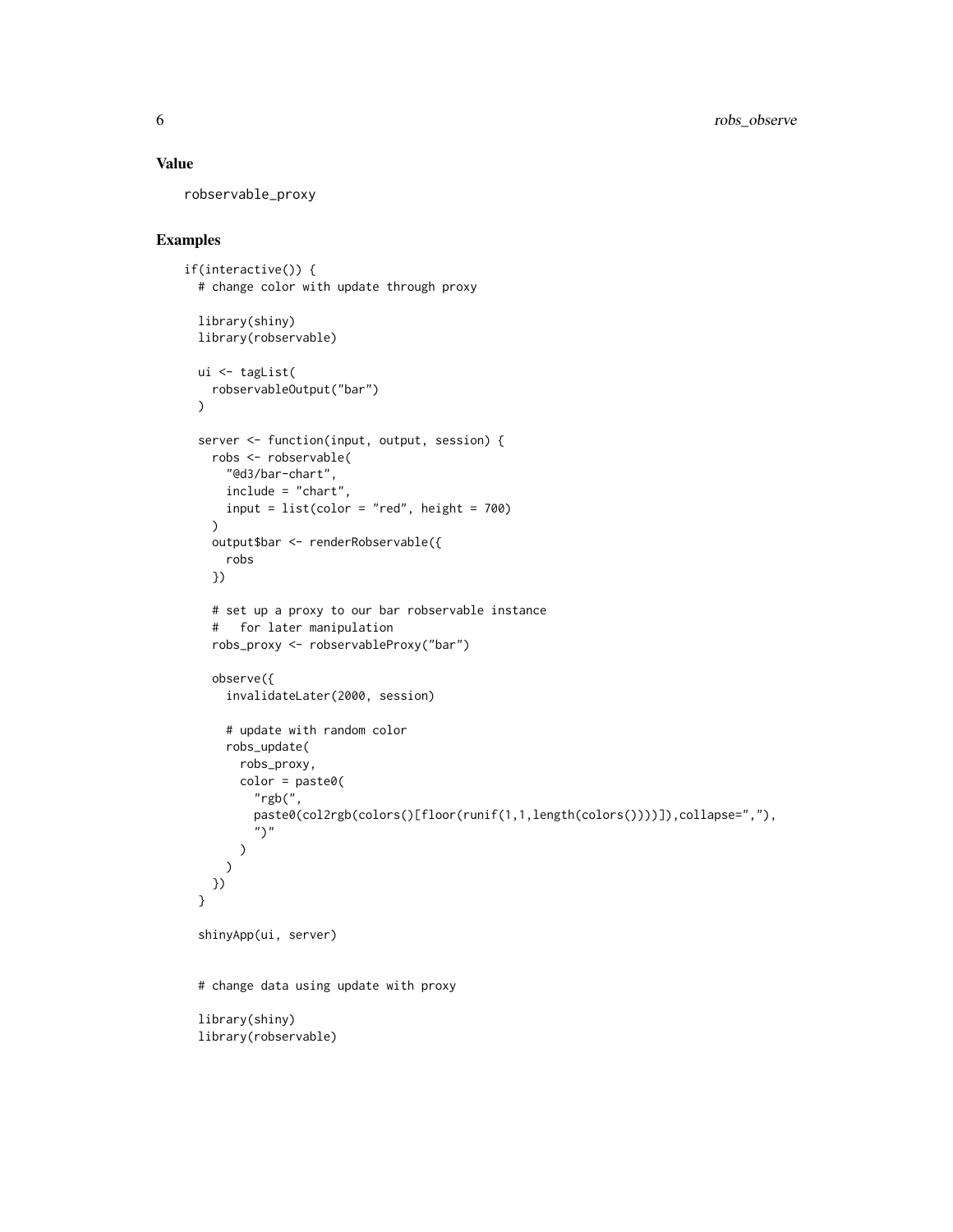```
ui <- tagList(
  actionButton("btnChangeData", "Change Data"),
  robservableOutput("bar")
\lambdaserver <- function(input, output, session) {
 robs <- robservable(
   "@d3/bar-chart",
   include = "chart",
   input = list(color = "red", height = 700))
  output$bar <- renderRobservable({
    robs
 })
 # set up a proxy to our bar robservable instance
  # for later manipulation
 robs_proxy <- robservableProxy("bar")
  observeEvent(input$btnChangeData, {
    robs_update(
     robs_proxy,
     data = data.frame(
       name = LETTERS[1:10],
       value = round(runif(10)*100))
    )
 })
}
shinyApp(ui, server)
# add an observer through proxy
library(shiny)
library(robservable)
ui <- tagList(
 robservableOutput("bar")
)
server <- function(input, output, session) {
 robs <- robservable(
   "@d3/bar-chart",
   include = "chart",
   input = list(color = "red", height = 700))
  output$bar <- renderRobservable({
    robs
  })
```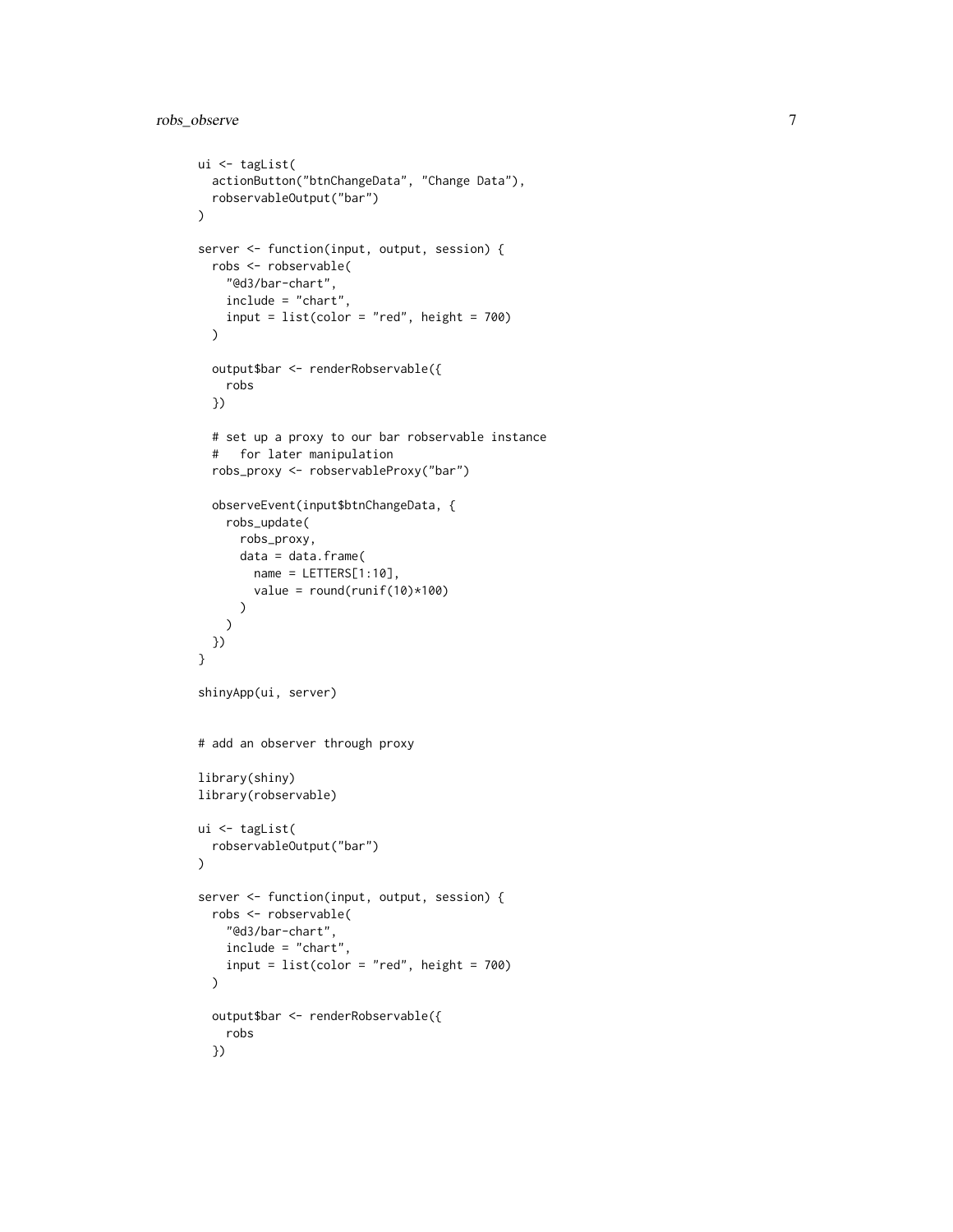```
# set up a proxy to our bar robservable instance
    # for later manipulation
   robs_proxy <- robservableProxy("bar")
    robs_observe(robs_proxy, "color")
   observeEvent(input$bar_color, {
      print(input$bar_color)
   })
   observe({
      invalidateLater(2000, session)
      # update with random color
      robs_update(
       robs_proxy,
       color = paste0(
          "rgb(",
         paste0(col2rgb(colors()[floor(runif(1,1,length(colors())))]),collapse=","),
          ")"
       \lambda)
   })
 }
 shinyApp(ui, server)
}
```
robs\_update *Update* robservable *through* robservableProxy

#### Description

Update robservable through robservableProxy

#### Usage

 $robs\_update(robs = NULL, ...)$ 

#### Arguments

| robs     | robservable Proxy that you would like to update            |
|----------|------------------------------------------------------------|
| $\cdots$ | named arguments to represent variables or inputs to update |

#### Value

robservable\_proxy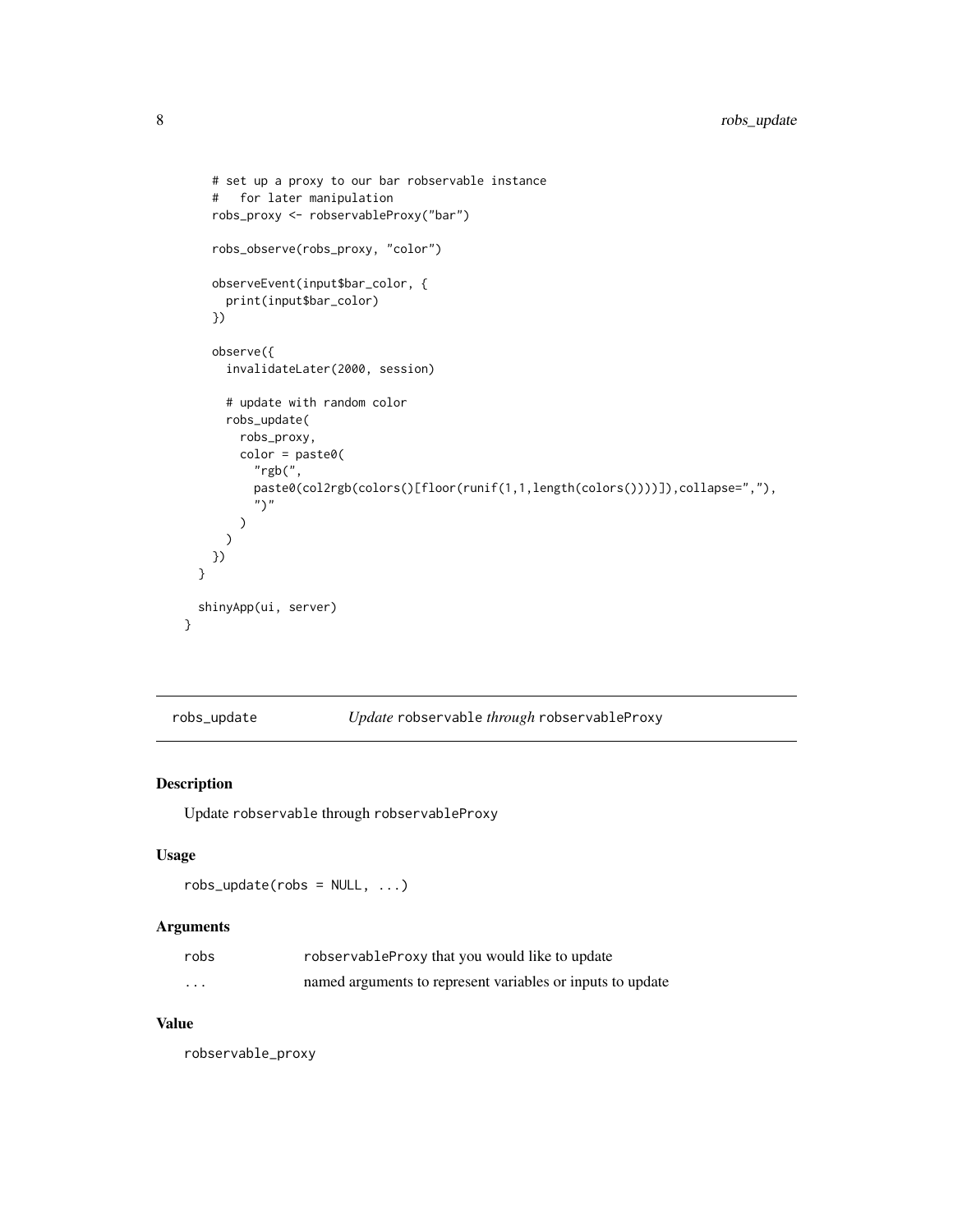#### robs\_update 9

#### Examples

```
if(interactive()) {
 # change color with update through proxy
 library(shiny)
 library(robservable)
 ui <- tagList(
   robservableOutput("bar")
 \lambdaserver <- function(input, output, session) {
   robs <- robservable(
     "@d3/bar-chart",
     include = "chart",
     input = list(color = "red", height = 700)\lambdaoutput$bar <- renderRobservable({
     robs
   })
   # set up a proxy to our bar robservable instance
    # for later manipulation
   robs_proxy <- robservableProxy("bar")
   observe({
     invalidateLater(2000, session)
     # update with random color
     robs_update(
       robs_proxy,
       color = paste0("rgb("paste0(col2rgb(colors()[floor(runif(1,1,length(colors())))]),collapse=","),
          ")"
       )
     )
   })
 }
 shinyApp(ui, server)
 # change data using update with proxy
 library(shiny)
 library(robservable)
 ui <- tagList(
   actionButton("btnChangeData", "Change Data"),
   robservableOutput("bar")
 )
```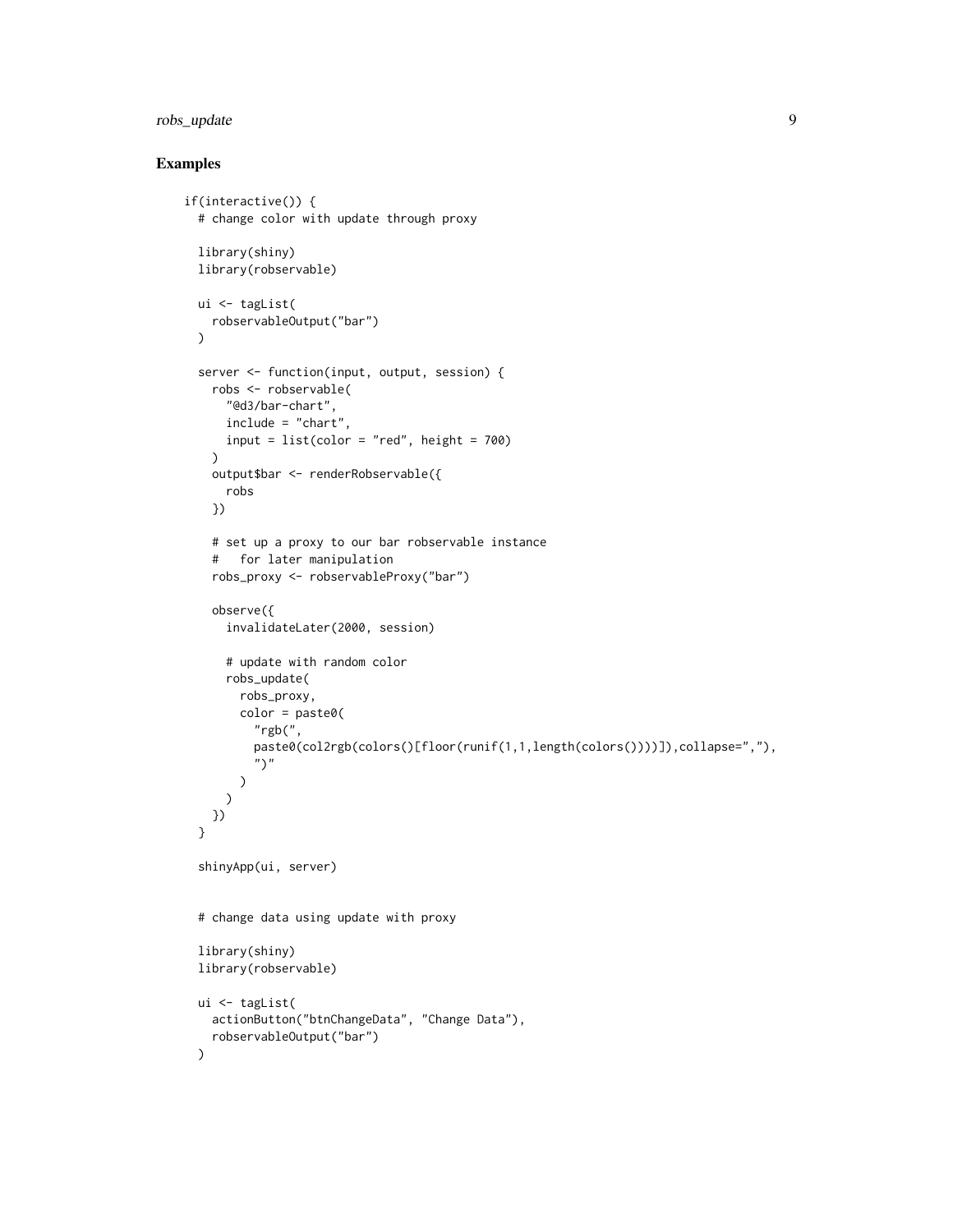```
server <- function(input, output, session) {
 robs <- robservable(
    "@d3/bar-chart",
   include = "chart",
   input = list(color = "red", height = 700))
  output$bar <- renderRobservable({
    robs
  })
  # set up a proxy to our bar robservable instance
  # for later manipulation
  robs_proxy <- robservableProxy("bar")
  observeEvent(input$btnChangeData, {
    robs_update(
     robs_proxy,
     data = data.frame(name = LETTERS[1:10],value = round(runif(10)*100))
   )
 })
}
shinyApp(ui, server)
# add an observer through proxy
library(shiny)
library(robservable)
ui <- tagList(
  robservableOutput("bar")
\lambdaserver <- function(input, output, session) {
  robs <- robservable(
    "@d3/bar-chart",
    include = "chart",
   input = list(color = "red", height = 700)
  \lambdaoutput$bar <- renderRobservable({
   robs
 })
  # set up a proxy to our bar robservable instance
  # for later manipulation
  robs_proxy <- robservableProxy("bar")
```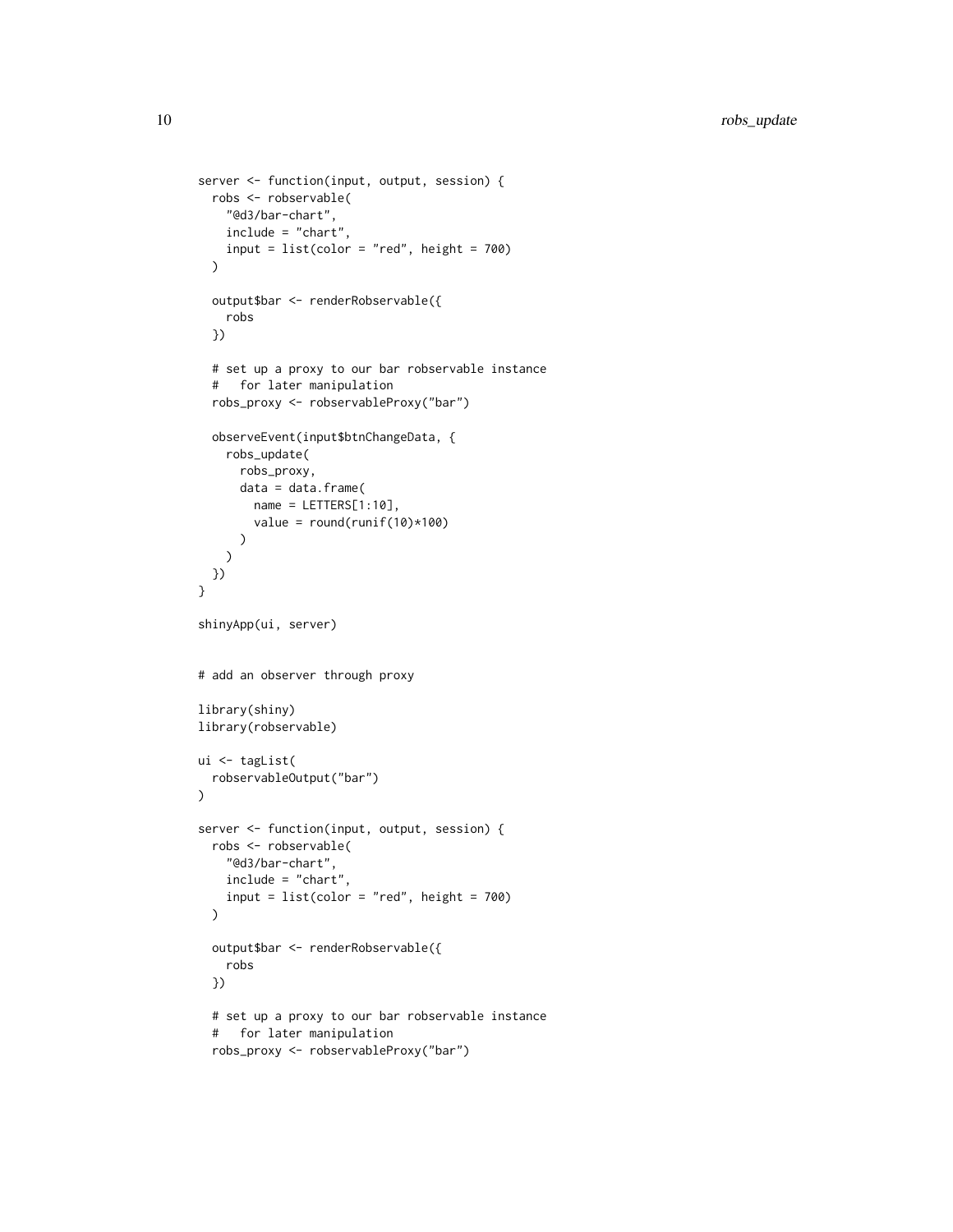```
robs_observe(robs_proxy, "color")
   observeEvent(input$bar_color, {
     print(input$bar_color)
    })
    observe({
     invalidateLater(2000, session)
     # update with random color
     robs_update(
        robs_proxy,
        color = paste0("rgb(",
          paste0(col2rgb(colors()[floor(runif(1,1,length(colors())))]),collapse=","),
          ")"
       )
     )
   })
 }
 shinyApp(ui, server)
}
```
#### to\_js\_date *Convert a Date or POSIXt object to a JS Date format*

#### Description

Convert a Date or POSIXt object to a JS Date format

#### Usage

to\_js\_date(date)

#### Arguments

date object to be converted

#### Value

Numeric value representing the number of milliseconds between Unix Epoch (1 January 1970 UTC) and date.